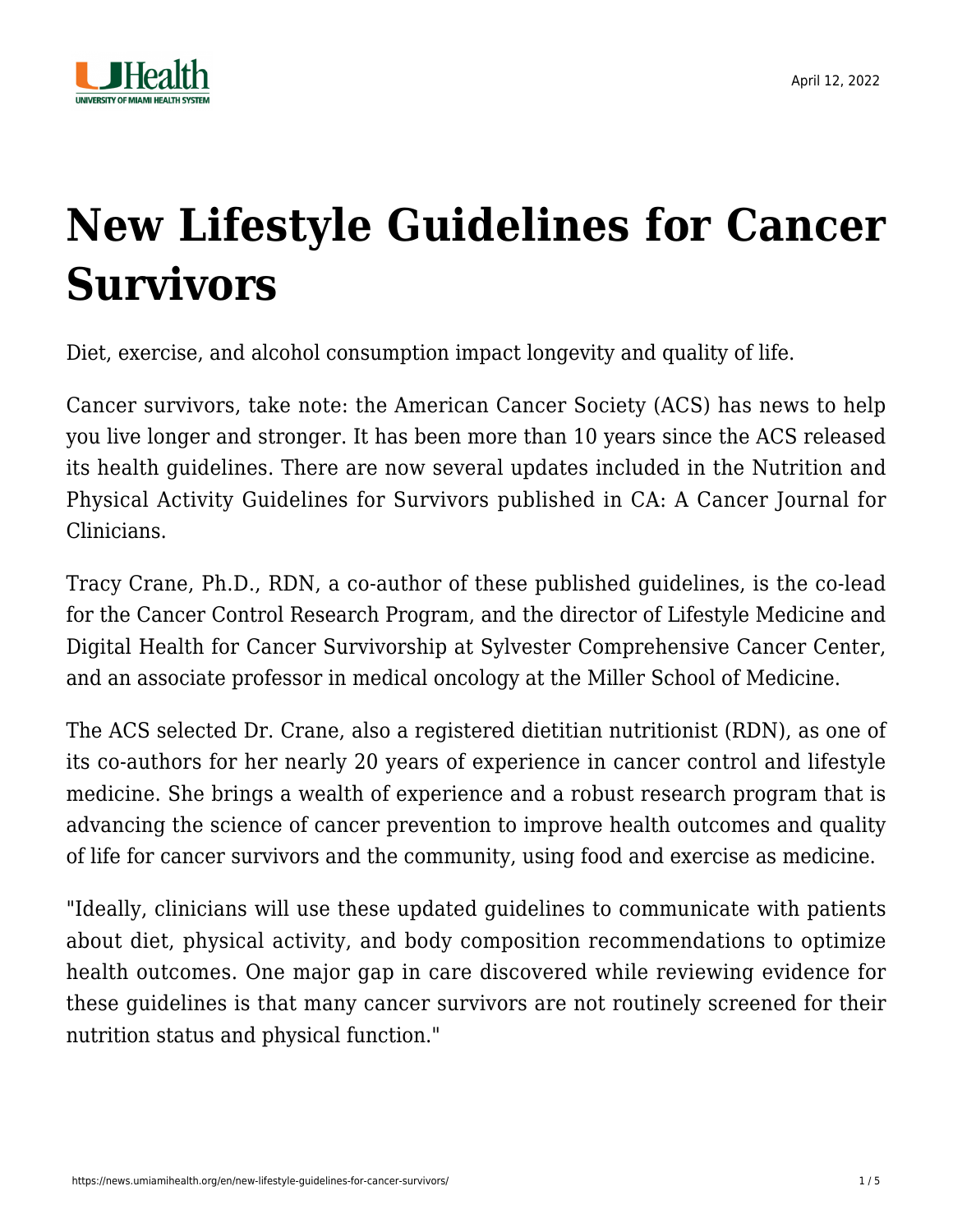

"This is one area where cancer care could improve, with clinicians routinely screening and referring patients to RDNs and exercise physiologists to prevent or resolve health issues around nutrition, activity, and body composition," Dr. Crane says.

### **Among the ACS guidelines, three stand out:**

### **Physical activity:**

The biggest change from the old guidelines is that recommendations are more specific regarding cardiovascular, strength, balance, and flexibility exercise. Cancer survivors are advised to maintain or increase muscle mass through regular physical activity.

Aim for 150-300 minutes per week of moderate-intensity activity or 75-150 minutes per week of vigorous-intensity physical activity. Add muscle-strengthening activities on two or more days a week.

Children and teens need one hour per day of moderate or vigorous activity.

#### *Simply stated: Move more, sit less.*

And while weight is important, body composition is of greater importance.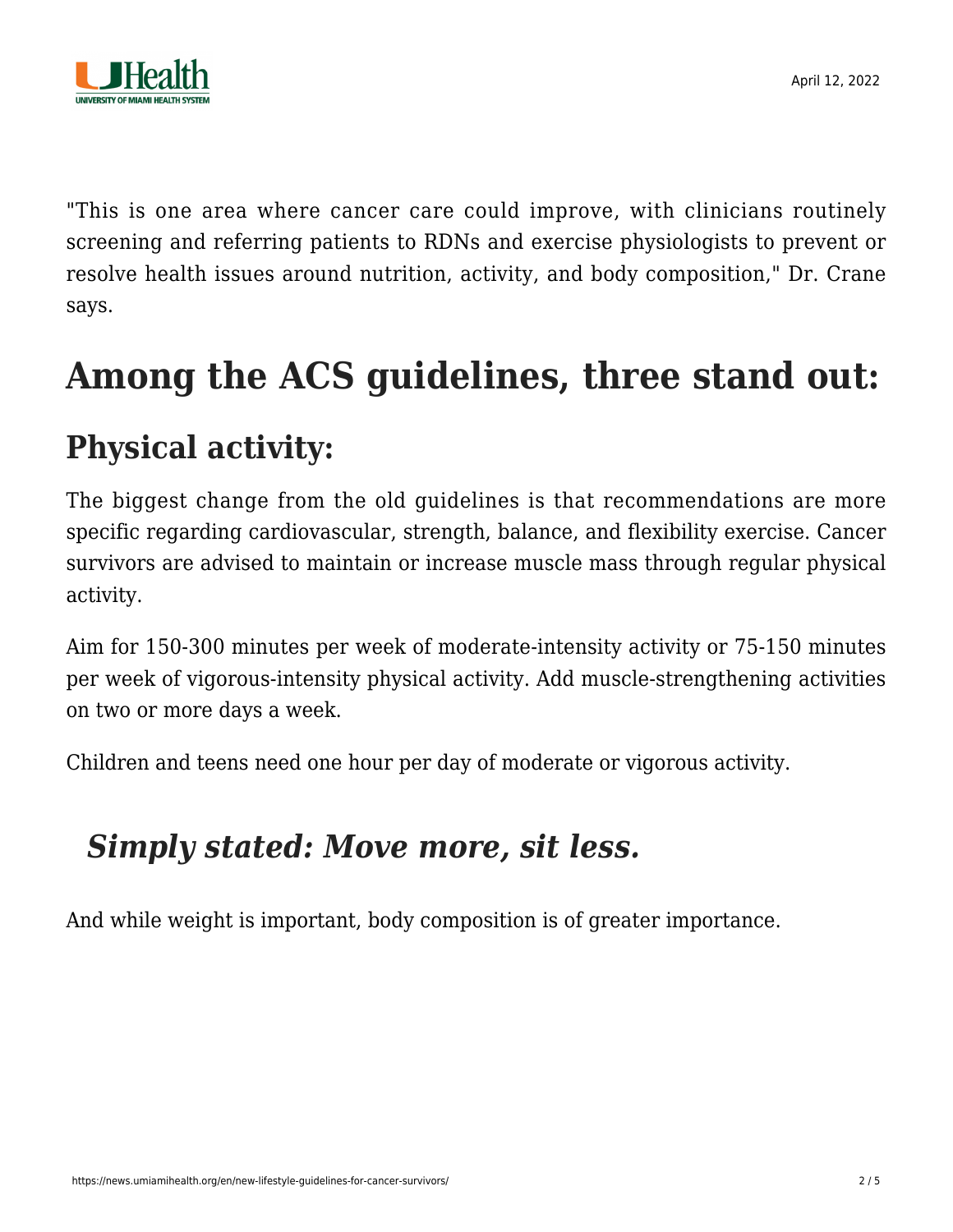



#### **Diet:**

To prevent malnutrition, patients should maintain a healthy weight, follow a regular eating pattern, and eat a well-balanced diet of fruits, vegetables, whole (unrefined) grains, and fiber-rich beans and peas.

### *[Limit or avoid red and processed meats](https://news.umiamihealth.org/en/can-more-meatless-meals-lower-your-cancer-risk/), sugary beverages, and highly processed products.*

Don't know where to start? Ask your oncologist to refer you to a dietitian familiar with the unique needs of cancer survivors. With proper guidance, you can navigate treatment-related side effects that cause malnutrition and loss of muscle mass.

#### **Alcohol intake:**

Living an [alcohol-free life](https://news.umiamihealth.org/en/top-5-reasons-to-cut-back-on-drinking/) helps prevent some cancers from recurring and other new cancers from developing.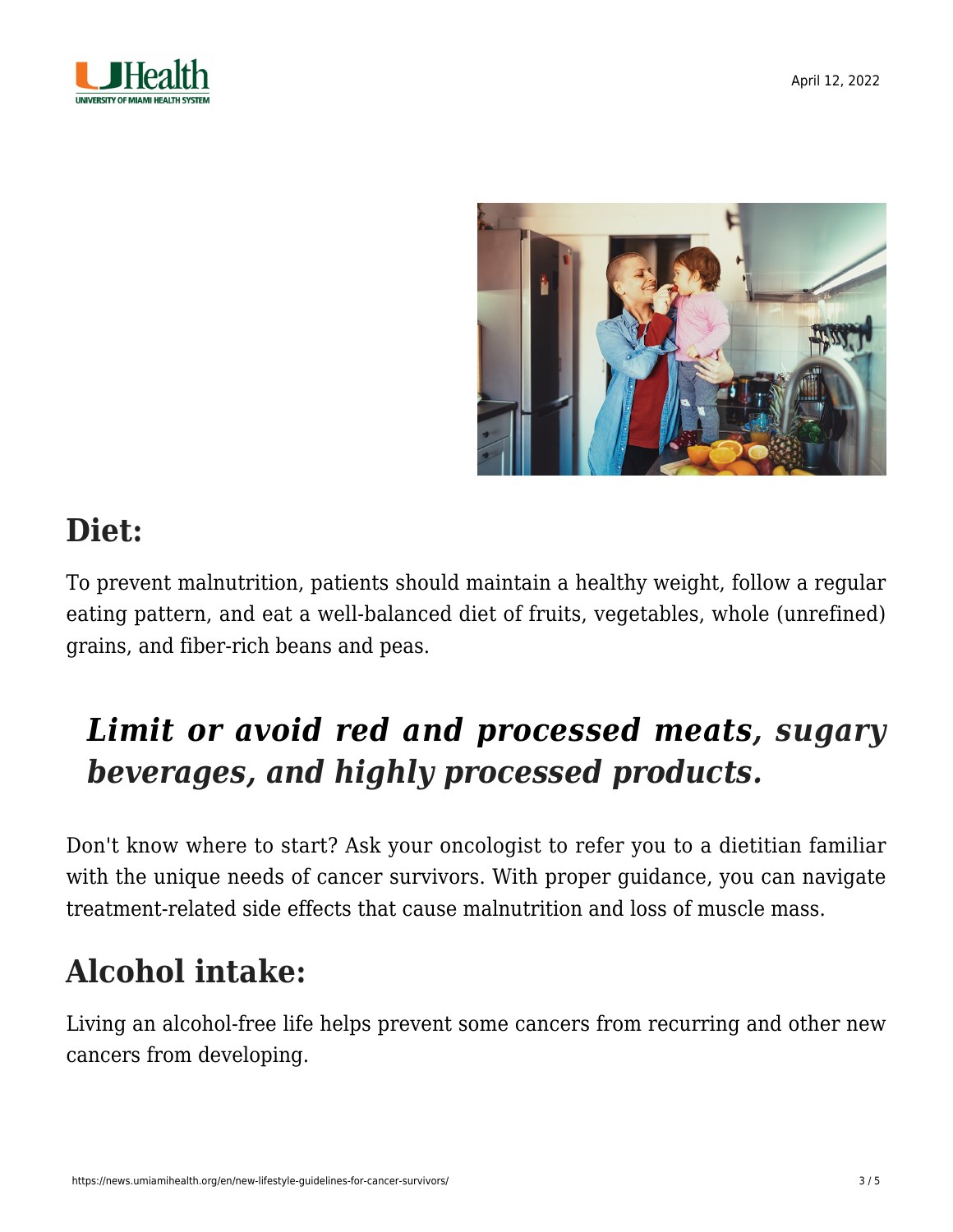

#### *There's enough evidence now to encourage cancer survivors to abstain.*

If you do drink, the guidelines advise limiting your intake to two drinks per day for men and one drink per day for women.

"The biggest takeaway from these updated guidelines is that every little bit helps improve health outcomes, whether you've never had cancer, are currently in treatments, or are a long-term survivor. Choosing even one small area of these guidelines to form a health goal and beginning to make small, daily changes can have a large long-term impact on your health and quality of life," Dr. Crane says.

To schedule an appointment with [Sylvester's Survivorship Services,](https://umiamihealth.org/sylvester-comprehensive-cancer-center/survivorship-services) call [305-243-4922.](#page--1-0)

*Nancy Moreland is a regular contributor to UMiami Health News. She has written for several major health care systems and the CDC. Her writing also appears in the Chicago Tribune and U.S. News & World Report.*

#### **READ MORE**